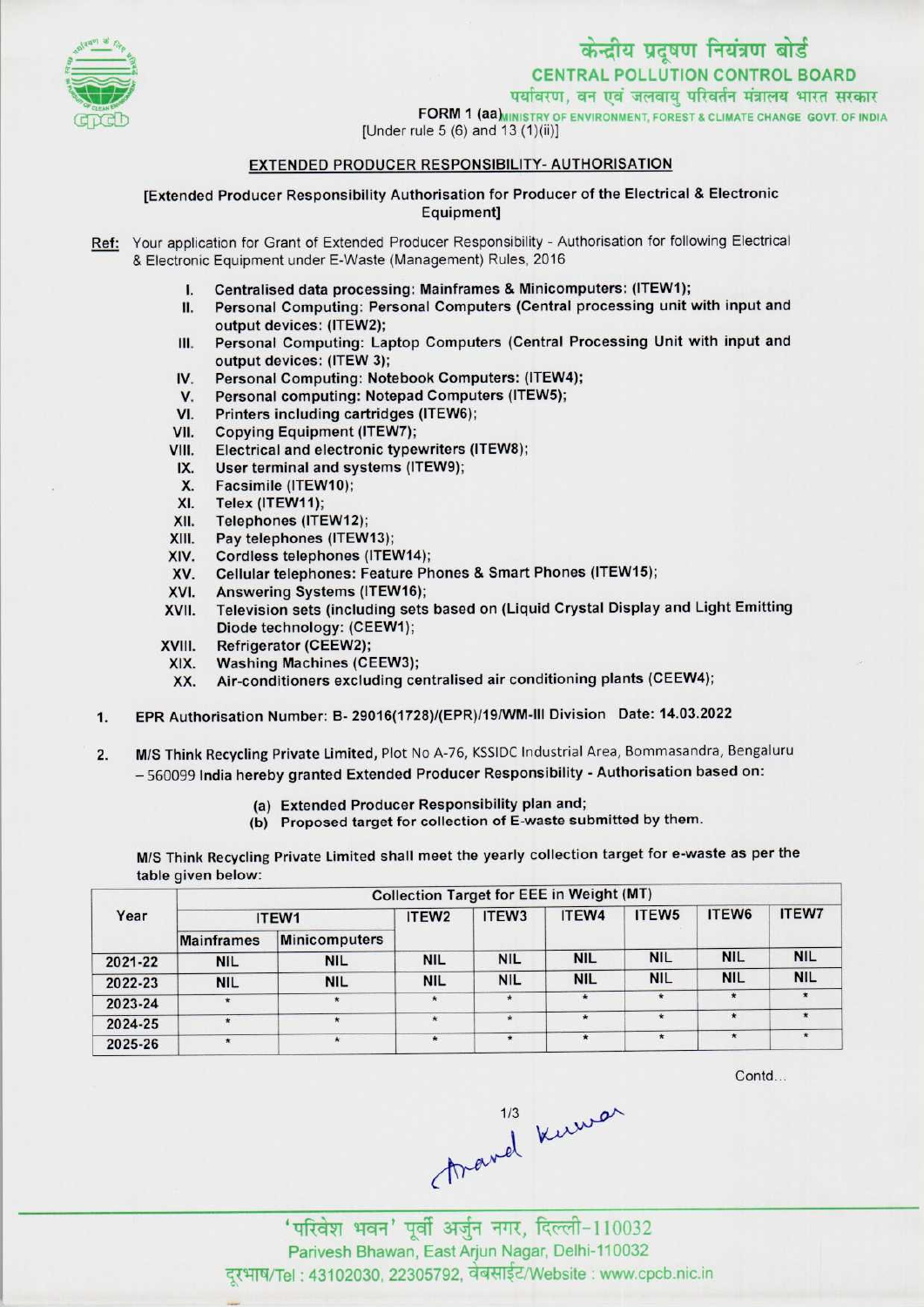

| Year    | <b>Collection Target for EEE in Weight (MT)</b> |            |            |            |            |            |            |                          |               |  |
|---------|-------------------------------------------------|------------|------------|------------|------------|------------|------------|--------------------------|---------------|--|
|         | ITEW8                                           | ITEW9      | ITEW10     | ITEW11     | ITEW12     | ITEW13     | ITEW14     | ITEW15                   |               |  |
| 2021-22 |                                                 |            |            |            |            |            |            | Feature<br><b>Phones</b> | Smart         |  |
|         | <b>NIL</b>                                      | <b>NIL</b> | <b>NIL</b> | <b>NIL</b> | <b>NIL</b> | <b>NIL</b> |            |                          | <b>Phones</b> |  |
| 2022-23 | <b>NIL</b>                                      | <b>NIL</b> | <b>NIL</b> | <b>NIL</b> |            |            | <b>NIL</b> | <b>NIL</b>               | <b>NIL</b>    |  |
| 2023-24 | $\star$                                         | $\star$    | $\star$    |            | <b>NIL</b> | <b>NIL</b> | <b>NIL</b> | <b>NIL</b>               | <b>NIL</b>    |  |
|         |                                                 |            |            | $\star$    | $\star$    | $\star$    | $\star$    | ۰                        |               |  |
| 2024-25 | $\star$                                         | $\star$    | $\star$    | $\star$    | $\star$    |            |            |                          | $\star$       |  |
| 2025-26 | $\star$                                         | $\star$    | $\star$    |            |            | $\star$    | $\star$    | $\star$                  | $\star$       |  |
|         |                                                 |            |            | $\star$    | $\star$    | $\star$    | $\star$    | $\star$                  | $\star$       |  |

| Year    |            | <b>Collection Target for EEE in Weight (MT)</b> |                   |            |            |  |  |
|---------|------------|-------------------------------------------------|-------------------|------------|------------|--|--|
|         | ITEW16     | CEEW1                                           | CEEW <sub>2</sub> | CEEW3      |            |  |  |
| 2021-22 | <b>NIL</b> | <b>NIL</b>                                      |                   |            | CEEW4      |  |  |
| 2022-23 | <b>NIL</b> |                                                 | <b>NIL</b>        | <b>NIL</b> | <b>NIL</b> |  |  |
| 2023-24 |            | <b>NIL</b>                                      | <b>NIL</b>        | <b>NIL</b> | <b>NIL</b> |  |  |
|         |            |                                                 |                   |            |            |  |  |
| 2024-25 |            |                                                 |                   |            |            |  |  |
| 2025-26 |            |                                                 |                   | ×          |            |  |  |
|         |            |                                                 |                   |            | π.         |  |  |

•Collection target will be fixed after submission of sales data.

- 3. The Authorisation shall be valid for a period of five (5) years from date of its substitution of the following of the following of the following of the following of the following of the following of the following of the conditions:
	- i. You shall strictly follow the approved Extended Producer Responsibility plan, a copy of which is enclosed herewith as Enclosure-I;
	- ii. You shall ensure that collection mechanism or collection Centres are set up or designated as per the details given in the Extended Producer Responsibility plan and that shall be completed before the proposed dates if any in the EPR Plan (list of collection Centres and the toll free numbers for reverse logistics enclosed);
	- iii. You shall ensure that all the collected e-waste is channelized to your dismantler/recycler M/s e Think Recycling Private Limited, Plot No B-77 KSSIDC Industrial Area, Plot No B-77 KSSIDC Industrial Area Bommasandra - 560099 and records shall be maintained at No B-77 KSSIDC and your end;
	- iv. You shall maintain records, in Form-2 of these Rules, of e-waste and make such records available for scrutiny by Central Pollution Control Board;
	- v. You shall file annual returns in Form-3 to the Central Pollution Control Board on or before 30th day of June following the financial year to which that returns relates.

## vi. General Terms & Conditions of the Authorisation:

- a.The authorisation shall comply with provisions of the Environment (Protection) Act, <sup>1986</sup> and the E-waste (Management) Rules,2016 made there under;
- b. The authorisation or its renewal shall be produced for inspection at the request of an officer authorised by the Central Pollution Control Board;
- c.Any change in the approved Extended Producer Responsibility plan should be informed to Central Pollution Control Board within 15 days on which decision shall be communicated by Central Pollution Control Board within sixty days;

thand Kunner  $2/3$ 

Contd...